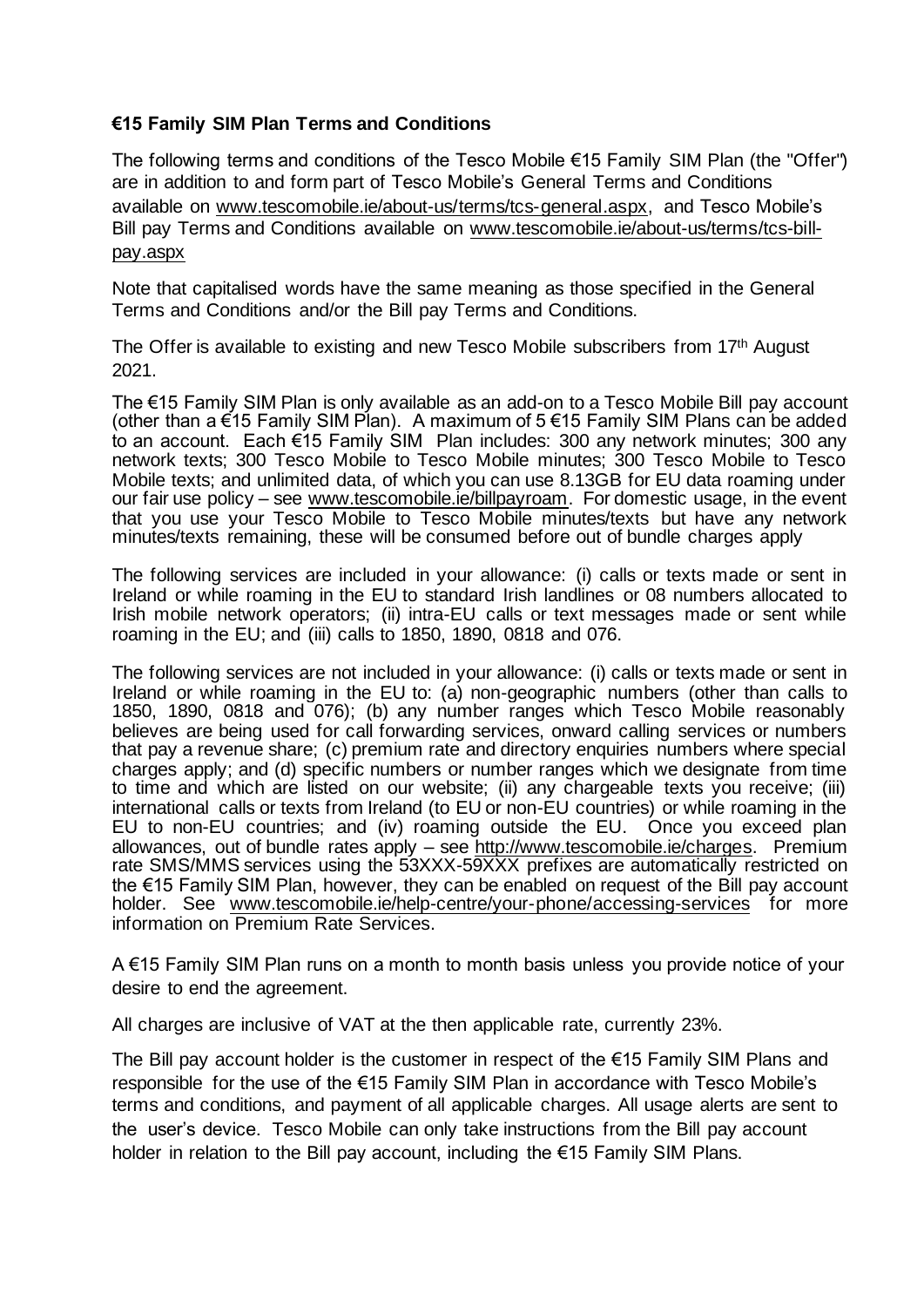A single bill will be generated in respect of the Bill pay account and €15 Family SIM Plans, including all users' usage data and applicable charges.

The monthly recurring charge for a  $\epsilon$ 15 Family SIM Plan will be applied to the monthly bill of the Bill pay account holder. Please note that €15 Family SIM Plans are pro-rated i.e. you will receive a pro-rated charge from the date of purchase to your next billing date. The pro-ration is applied only for the first month after purchase until it aligns with the customer's monthly billing cycle. For example, if a customer adds a €15 Family SIM Plan mid bill cycle – we only charge  $\epsilon$ 7.50 and the customer gets the full allowance (e.g 300 any network minutes). A Bill pay account holder may purchase multiple €15 Family SIM Plans within the same billing period subject to the limit of 5 €15 Family SIM Plans per Bill pay account. There is no carry over of allowances from one billing cycle into the next.

If the Bill pay account holder decides to end a €15 Family SIM Plan, any remaining balance will expire on that date. You will receive a prorated charge from the beginning of your current bill cycle to the date which service is ended.

The  $\epsilon$ 15 Family SIM Plan allowances will be available for one month, and after this month will be refilled, unless you have cancelled the plan. Any balance remaining at the end of the month will automatically expire.

If you leave the Network by porting your number you will lose any remaining allowance in your €15 Family SIM Plan. If your Service is suspended or terminated you may lose your €15 Family SIM Plan. No refund for unused allowances will be given.

In the event of non-payment of the bill applicable to the Bill pay account, including the €15 Family SIM Plans, services to all numbers on the Bill pay account, including the €15 Family SIM Plans may be impacted and we may share information relating to the Bill pay account holder and the €15 Family SIM Plan users for the collection of any debts owed on the account. This may include the use of debt collection agencies to collect debts on our behalf or the assignment of debts to a third party company.

The Bill pay account holder will be provided with access to my.tescomobile.ie and the Tesco Mobile App which will display all account information, including €15 Family SIM Plans usage information. The Bill pay account holder will also have the ability to make additional purchases such as add-ons. Should the Bill pay account holder provide any other person with access to my.tescomobile.ie and the Tesco Mobile App, that person will have the same visibility and control.

Should the Bill pay account holder end their Bill pay account, Tesco Mobile reserves the right to end our Agreement in respect of any and all €15 Family SIM Plans.

Payment by Direct Debit is required.

The Bill pay account holder must have a valid Clubcard registered to their own account to add €15 Family SIM Plan(s).

Where the Bill pay account holder wishes to add an existing Tesco Mobile Bill pay customer to the €15 Family SIM Plan, the existing customer must have their account up to date and have completed their Minimum Term.